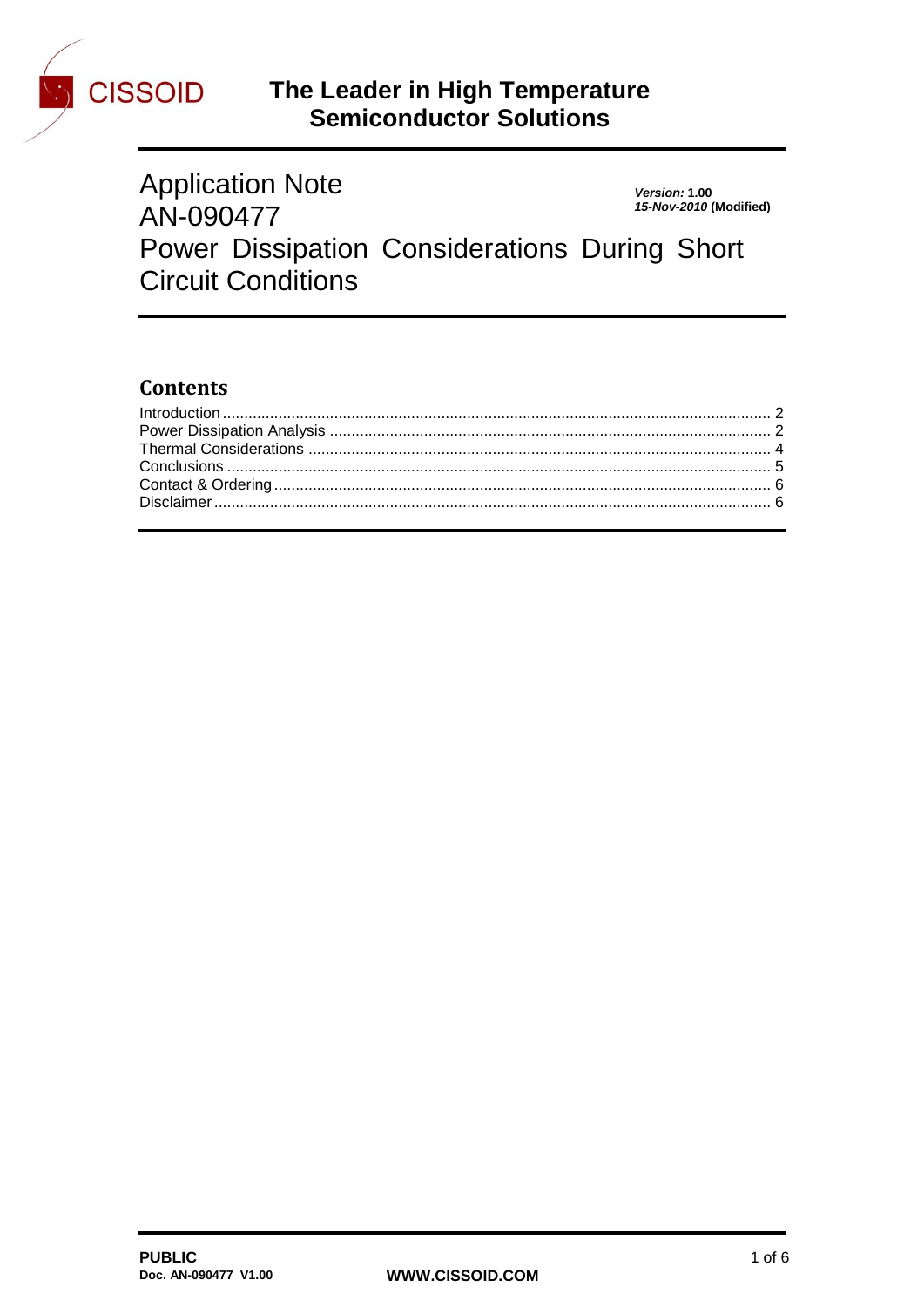

#### <span id="page-1-0"></span>**Introduction**

When selecting a Linear Voltage Regulator many parameters such as load and line regulation, maximum current, ripple rejection, functional features and maximum allowed junction temperature must be considered. To properly calculate this latter based on the appropriate thermal resistance, not only the power dissipation during normal operation must be considered, but also the power dissipation under overload conditions.

The example below shows how overload or short circuit conditions must be taken into consideration to properly calculate the junction temperature.

Even if the example considers a positive regulator, the explanation and the scope of this Application Note are still valid for negative-output regulators.

For the example developed here, let us consider a CHT-LDOP-150 (15V) supplied by an input voltage of 17V. Thus, the regulator's dropout ( $V_{in}$ - $V_{out}$ ) is 2V.

#### <span id="page-1-1"></span>**Power Dissipation Analysis**

A simple typical application of a CISSOID Voltage Regulator is shown in [Figure 1.](#page-1-2) This typical application is valid for both positive- and negative-output voltage regulators. In the typical application, an input voltage with a value higher than the output voltage is applied between nodes  $V_{in}$  and GND. The output voltage  $V_{out}$  is measured with respect to GND. The difference between  $V_{in}$  and  $V_{out}$  is called the regulator dropout.



**Figure 1. Typical application of a CISSOID Low Dropout regulator.**

<span id="page-1-2"></span>All parts from the CISSOID family of Voltage Regulators have a fold-back short circuit protection and this for both positive- and negative-output voltage regulators. Fold-back short circuit protections have short-circuit currents which are generally much lower than the maximum cur-rent that can be drawn from the regulator's output. [Figure 2](#page-1-3) shows a typical  $V_{out}$  versus  $I_{load}$ characteristic of a +15V CHT-LDOP regulator with a dropout ( $V_{in}$ - $V_{out}$ ) of 2V for several temperatures.



<span id="page-1-3"></span>**Figure 2. Vout vs Iload characteristic of CISSOID voltage regulators (Vin-Vout = 2V).**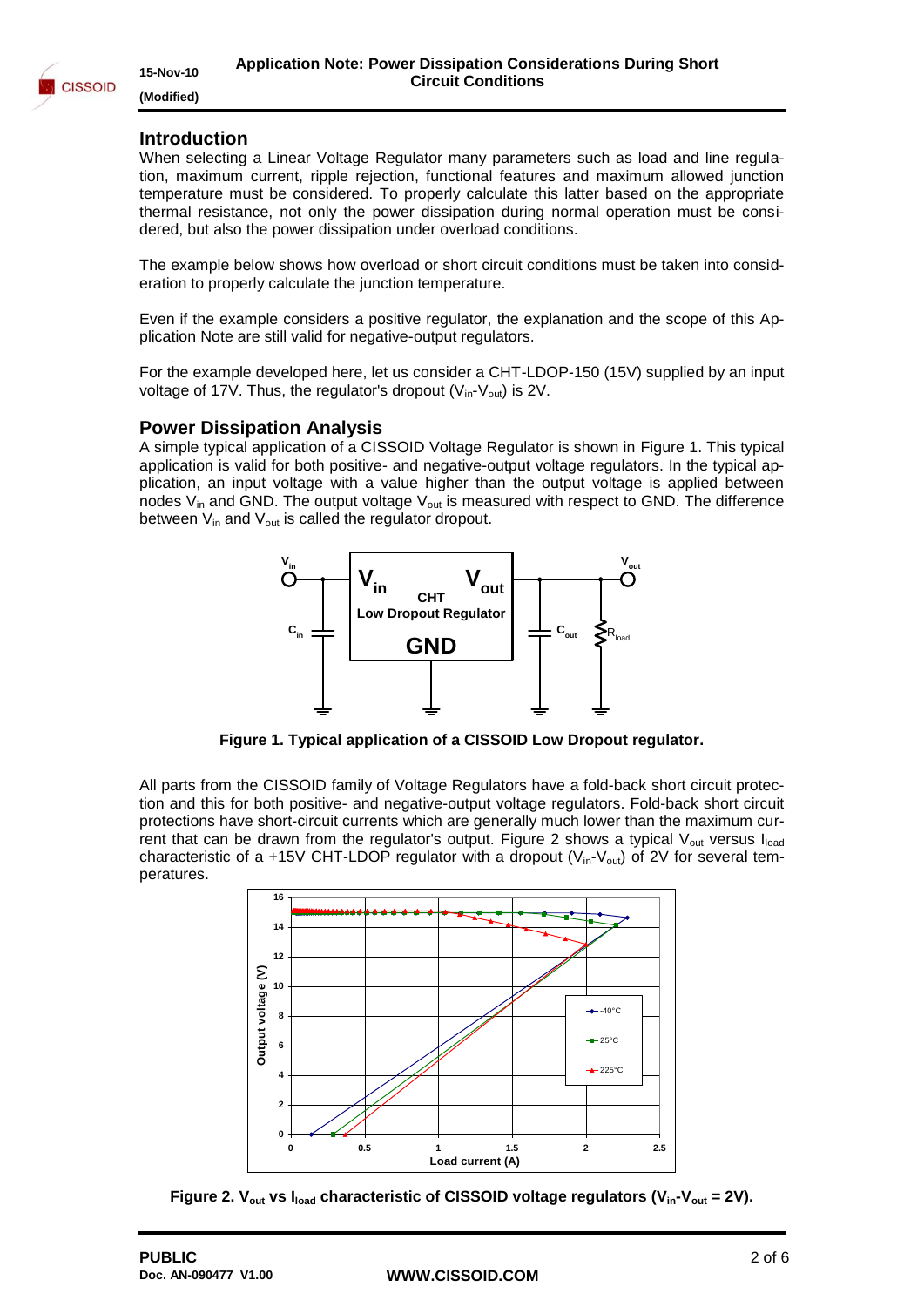When the output is loaded with a  $R_{load}=30\Omega$ , the output current is about 0.5A and the power dissipated by the regulator is

$$
P_{\text{reg}} = V_{\text{in}} \cdot I_{\text{GND}} + \left(V_{\text{in}} - V_{\text{out}}\right) \cdot I_{\text{load}} = 17V \cdot 3mA + 2V \cdot 0.5A \cong 1W \hspace{1.5cm} \text{Equation 1}
$$

I<sub>GND</sub> being the current through the ground pin.

[Figure 3](#page-2-0) shows the operation point for the  $30\Omega$  load. In this case the load line crosses the V-I characteristic in the flat region on which the load regulation is optimum.



**Figure 3. Vout vs Iload showing operation point with a 30 load resistor.**

<span id="page-2-0"></span>[Figure 4](#page-2-1) shows the possible operation points for several load resistors. Notice that below a given load resistor value, the voltage regulator enters into current fold-back mode.



**Figure 4. Vout vs Iload showing operation point with several load resistors.**

<span id="page-2-1"></span>If a perfect short circuit (Rload  $\approx 0\Omega$ ) is established, then the power dissipated at 225°C  $(I<sub>SC</sub>=0.37A)$  is about 6.3W (17V x 3mA + 17V x 370mA).

When the load resistor is swept down from, say, 1k $\Omega$ , the voltage regulator passes for three well differentiated regions. The first one, for high-load resistors and current values below the nominal maximum, is the liner region where the full set of electrical specifications is res-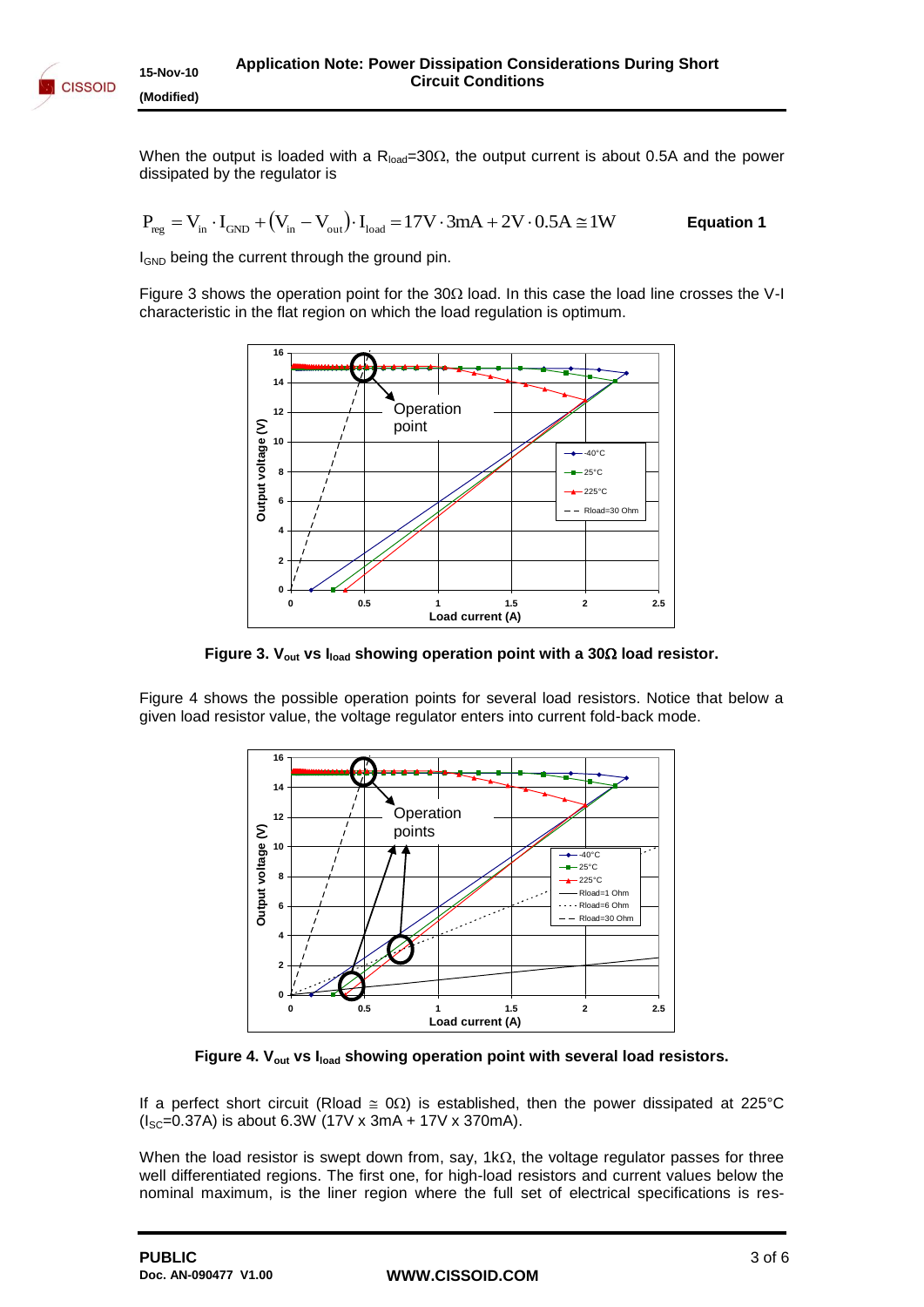

pected. In the second region, the regulator cannot sustain a constant output voltage and it starts decreasing its output voltage in a linear manner as current increases till the absolute maximum output current is reached. Then the regulator enters into the third region which is fold-back limitation.

[Figure 5](#page-3-1) shows the power dissipated by the voltage regulator and the corresponding output voltage when R<sub>load</sub> is swept from 1k $\Omega$  to less than 1 $\Omega$ . Notice that maximum power dissipation is obtained for a load resistor setting the output voltage at about the middle of the fold-back region.



<span id="page-3-1"></span>

#### <span id="page-3-0"></span>**Thermal Considerations**

When the junction-case or junction-ambient thermal resistance is considered, the importance of the dissipated power becomes evident.

The junction temperature  $T_i$  of the die can be calculated, depending upon the know variables available, according to the following equations

$$
T_{j} = T_{a} + P_{reg} \cdot R_{thja}
$$
\n
$$
T_{j} = T_{c} + P_{reg} \cdot R_{thje}
$$
\nEquation 2\nEquation 3

where  $T_j$  is the junction temperature, Ta is the ambient temperature,  $T_c$  is the case temperature, Preg is the power dissipated by the voltage regulator (see equation 1), Rthja is the junction-to-ambient thermal resistance and Rthjc is the junction-to-case thermal resistance.

The ambient temperature can be calculated as

$$
\mathbf{T}_{\scriptscriptstyle \rm a} = \mathbf{T}_{\scriptscriptstyle \rm j} - \mathbf{P}_{\scriptscriptstyle \rm reg} \cdot \mathbf{R}_{\scriptscriptstyle \rm thja}
$$

For a CHT-LDOP-150 in TO-254 metal package, the junction-to-case thermal resistance is  $R_{\text{thjc}}=5^{\circ}$ C/W whereas that the junction-to-ambient is  $R_{\text{thja}}=50^{\circ}$ C/W. Supposing that the CHT-LDOP-150 is assembled without heat sink and on still air, using equation 3 and considering that a permanent short circuit with a 1 $\Omega$  resistor is produced (P<sub>req</sub>=7W), the maximum acceptable ambient temperature allowing the junction temperature to remain below the Absolute Maximum Rating of 250°C would be

$$
T_{a \text{ max}} = 250^{\circ}\text{C} - 7\text{W} \cdot 50^{\circ}\text{C} / \text{W} = -100^{\circ}\text{C}
$$

**Equation 4**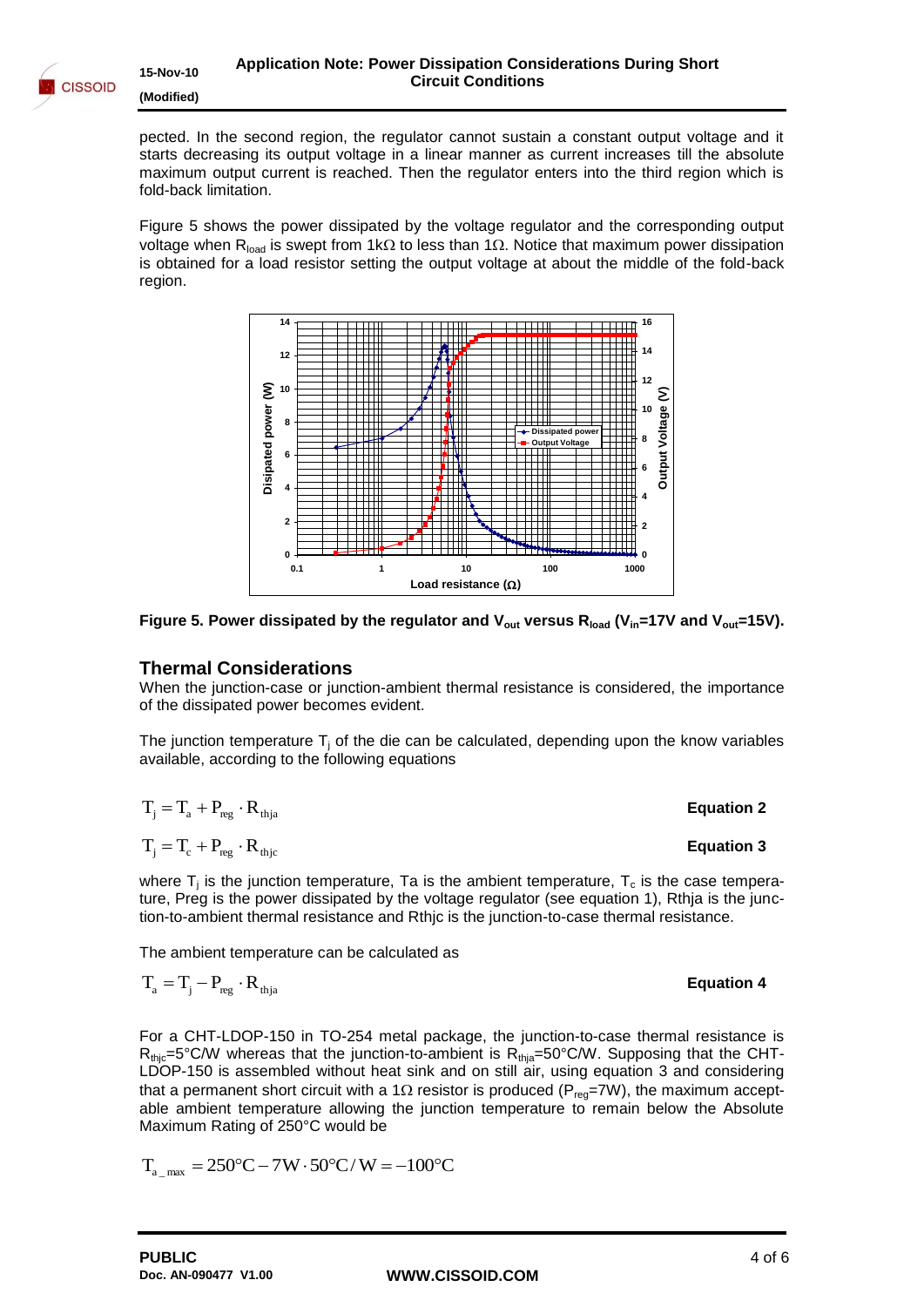

The result above shows that the voltage regulator must be used with a heat sink or under an air stream flow, otherwise a steady short circuit would cause a permanent damage on the part as its effective junction temperature would be well above the Absolute Maximum Rating.

If a heat sink is used, this one must be designed so that  $T<sub>i</sub>$  does not go above the Absolute Maximum Rating of 250°C. Hence, using equation 3 to calculate  $T_c$  it is obtained

$$
T_{c_{\text{max}}} = 250^{\circ}C - 7W \cdot 5^{\circ}C/W = 215^{\circ}C
$$

In the example above we have not considered the worst case of the power dissipation, which takes place for a load resistance of about  $5.5\Omega$ . Also we have supposed that the short circuit current was stable for any increase of the temperature. This is true for temperatures below the Absolute Maximum Rating of 250°C. Above  $T_i = 250$ °C, the short circuit current increases with temperature which can produce a thermal runaway and heat the part well above 300°C.

#### <span id="page-4-0"></span>**Conclusions**

When analyzing the thermal requirements for a voltage regulator, the following choices and parameters must be taken into account:

- Input voltage and standard operating load conditions.
- Regulator dropout conditions.
- V<sub>out</sub>-I<sub>load</sub> regulator characteristic.
- Maximum power dissipation under normal operation conditions ( $I_{load} \leq I_{nom\_max}$ ).
- Maximum power dissipation during short-circuit and ambient conditions under which the short-circuit needs to be sustained.
- Junction-to-case and junction-to-ambient thermal resistances.

CISSOID offers extremely reliable and robust voltage regulators able to operate under very hard environmental and electrical conditions with enough design margin to sustain limited operation above the Maximum Nominal operating conditions. Nevertheless frequent or extended exposure to operating conditions at or above the Absolute Maximum Rating may permanently affect product reliability.